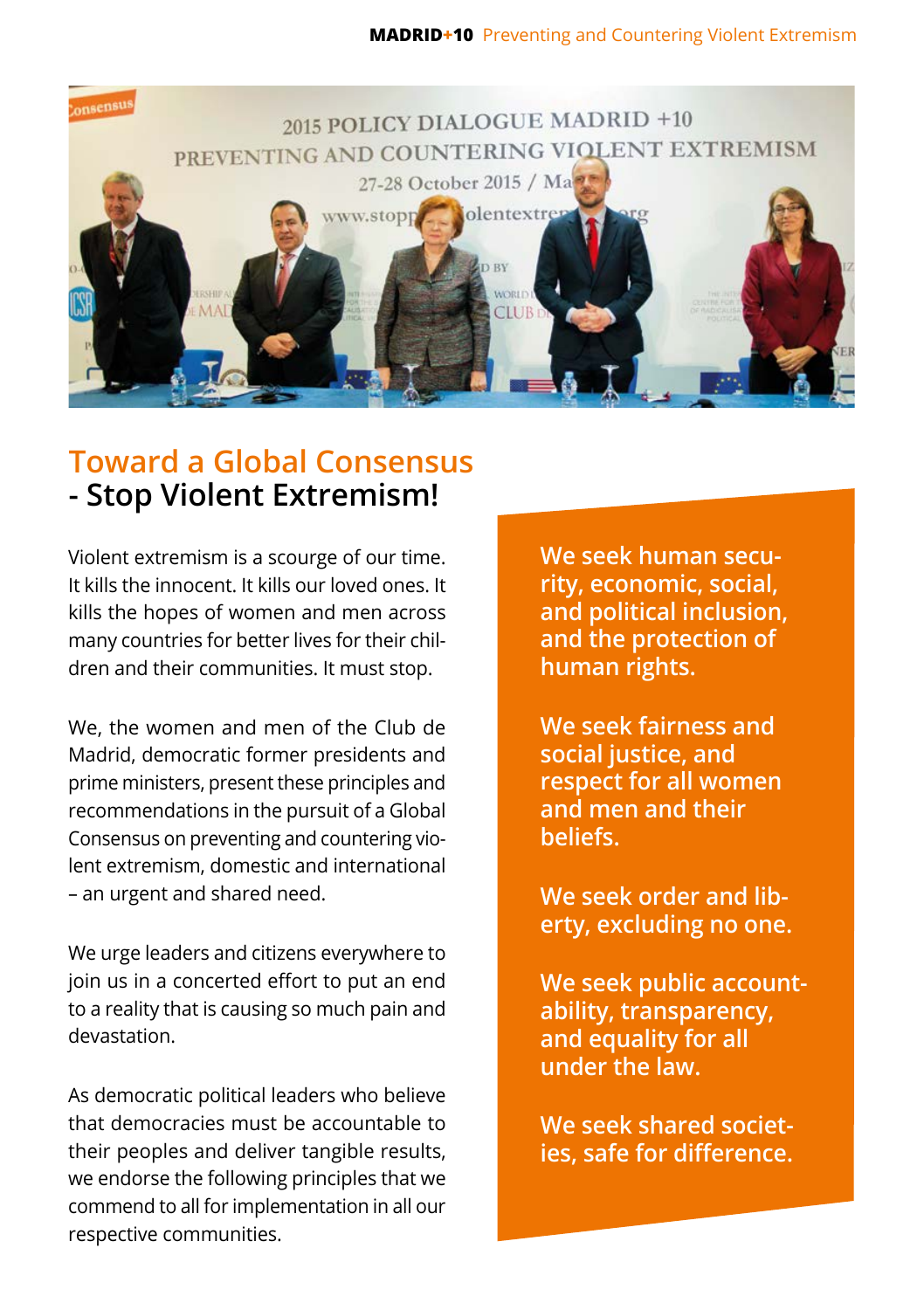## **A New Framework**

There are many explanations, theories and models for why individuals and groups become radicalized. While there is no universal formula, we are increasingly clear as to the drivers and underlying factors conducive to the rise of violent extremism.

Having listened to hundreds of voices – experts, political leaders, and civil society – we present elements for a new and effective framework for the prevention and countering of violent extremism.

## **Legitimacy**

We know violent extremism can thrive where there is poor or weak governance, or where the government is seen as illegitimate. Where these conditions persist, grievances are often left unaddressed, and frustrations can easily be channelled into violence.

*Preventing and countering violent extremism requires women and men to make a genuine commitment to practising democratic values and human rights, open and accountable government, and respect for the rights of minorities".* 



### **Inclusion**

Fighting poverty is a moral imperative, even if there is little empirical evidence of a direct causal link between poverty, unemployment, marginalisation and violent extremism. But where systematic exclusion creates injustice, humiliation and unfair treatment, it can produce a toxic mix that allows violent extremism to flourish.

*Political leaders everywhere have a duty to represent all their citizens, empower women and young people, and ensure that every individual, group and community has equal access to economic development and other opportunities. They must avoid and reject setting citizens against each other for the sake of political gain".*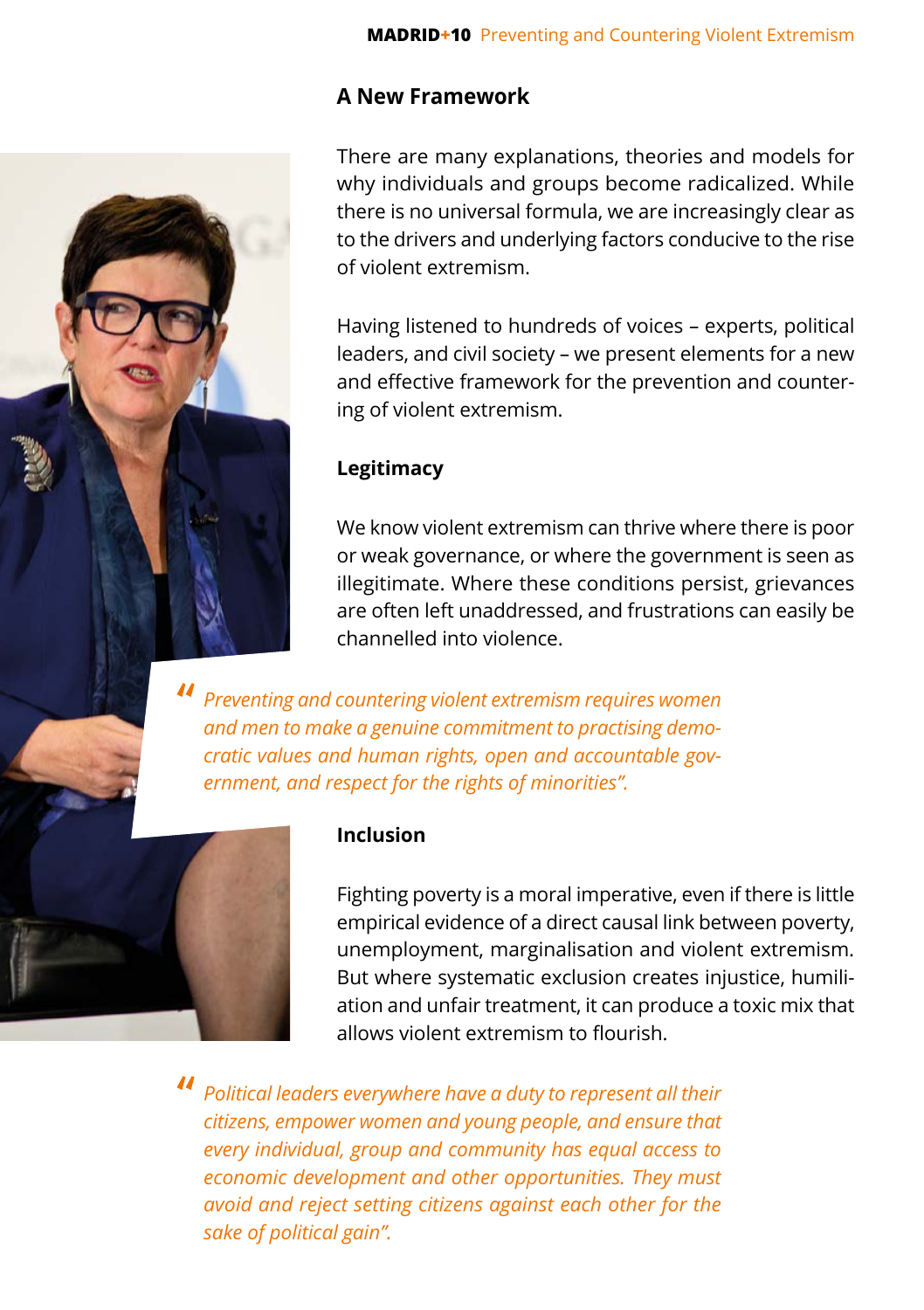## **Faith and Ideology**

Religion is rarely the only factor that explains the rise of violent extremism. No religion is a monolithic entity. Religious motivations are usually interwoven with those that are socio-economic, political, ethnic and related to identities.

Religion can intensify conflicts or be a force for good. It is the way that beliefs are held and ideologies are exercised that makes the difference.

> *No religious tradition in and of itself can or should be blamed for violent extremism. However, religious and thought leaders have a responsibility to be role models, tackle tough and sometimes uncomfortable questions, promote inter-faith dialogue, and engage with disenfranchised youth".*

## **Education**

Quality education is vital for human development. While there is no simple correlation between educational achievement and violent extremism, education that does not lead to employment, enterprise and human wellbeing creates resentment that can be exploited by extremists.

Likewise, religious educators that fail to emphasise tolerance, within and amongst religions, while promoting their faith, contribute to radical and narrow mind-sets that make extremist ideologies resonate.



*Governments need to understand the link between education, employment and opportunity, and remove barriers and facilitate social mobility and connectivity. Religious educators need to offer people a firm grounding not only in their own religious tradition but also in universal human values and tolerance".*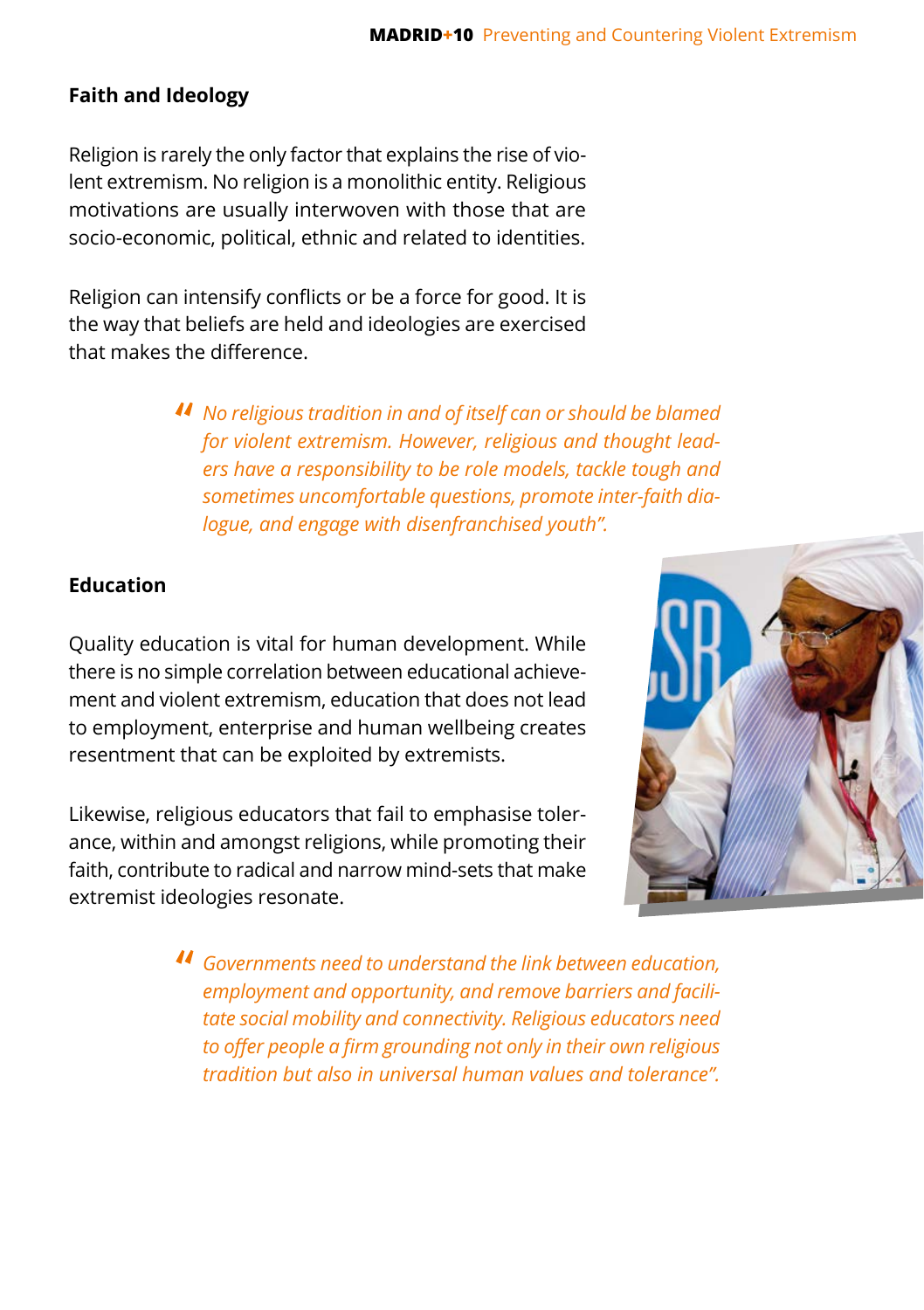

*Governments, civil society and private corporations must commit to strategies that facilitate freedom of expression – even of controversial and contentious views. However, they must also prevent the use of these tools to further radicalization and extremism, and collaborate in challenging extremist narratives and galvanising 'counter-speech'."* 

#### **Prevention**

Government approaches that are short term, overly repressive, and ignore the complex causes of violent extremism rarely succeed, and may – in fact – be counterproductive. There continues to be a lack of emphasis on prevention and non-coercive means of tackling violent extremism, and the potentially enormous contribution by women, educators, thought leaders, community groups, and the business community.

*Each government should have a long-term prevention strategy, and commit serious political and financial resources to its implementation. They must also collaborate internationally, sharing new approaches, strategies, innovative practices, and lessons learned".*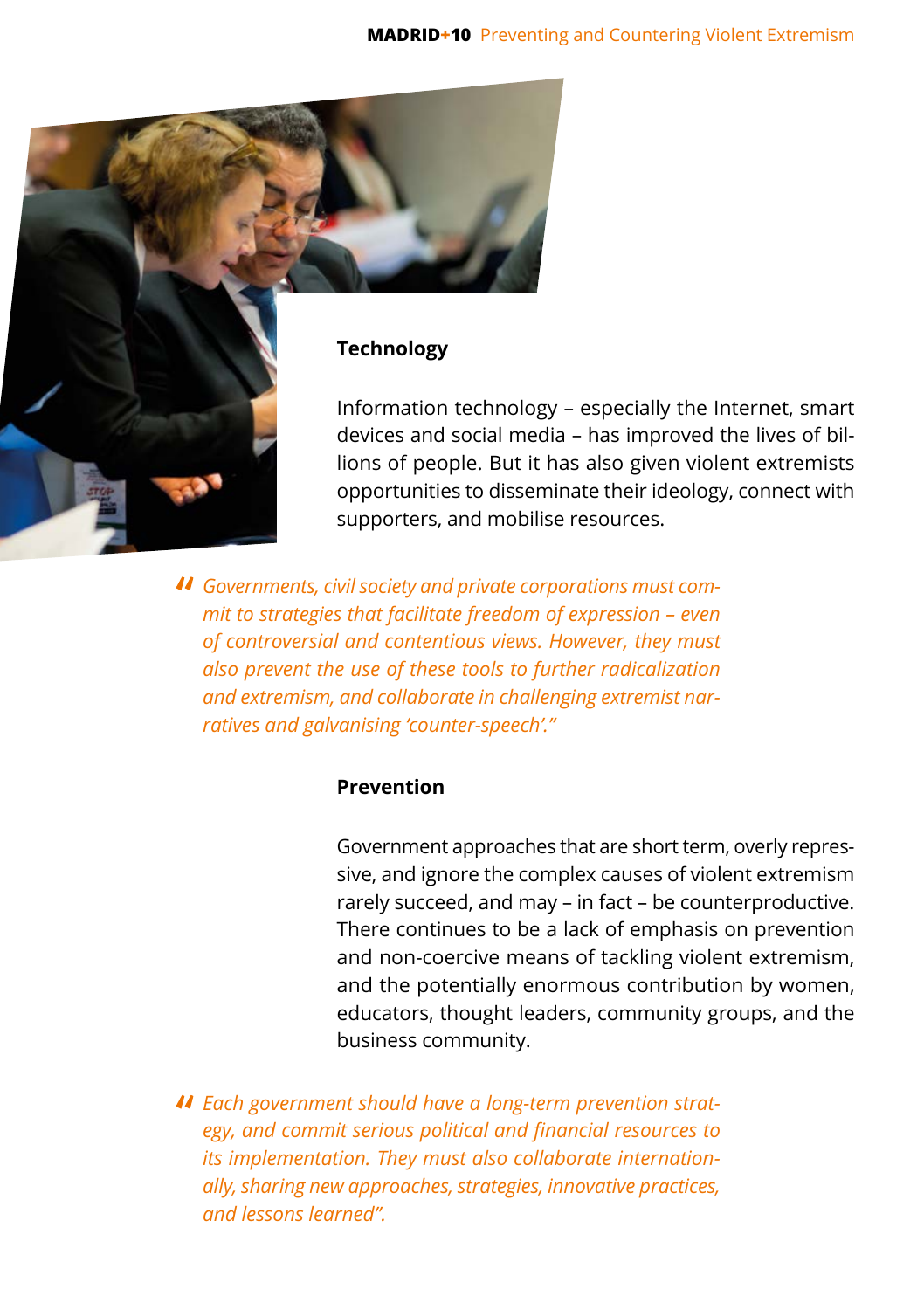## **Entrenched Conflicts**

The vast majority of violent extremism is found in the context of entrenched and unresolved conflicts, where violence begets violence. Numerous studies have documented vicious and self-destructive cycles of revenge, economies of war, and 'cultures of death' in which violence becomes a way of life.

> *Governments and international organisations, such as the United Nations, must do everything in their power to break the political and institutional deadlocks that prevent conflicts from being resolved. In an interconnected world, governments need to prioritise conflict prevention, resolution, and capacity building, even when those conflicts appear distant".*

#### **Regional Solutions**

Driven by short-term interests, governments have at times furthered the rise of violent extremist groups, with disastrous consequences. These interventions have in many cases unleashed forces beyond their control, and fuelled proxy wars that have caused massive human suffering while creating a platform for violent extremists.

> *Political leaders must recommit to regional dialogue and cooperation as the principal means to address rivalries and conflicts. They must recognise that the enemy of their enemy is not always their friend, and that the long-term consequences of short-sighted politics may come back to haunt them. This is true for both regional and international interventions".*